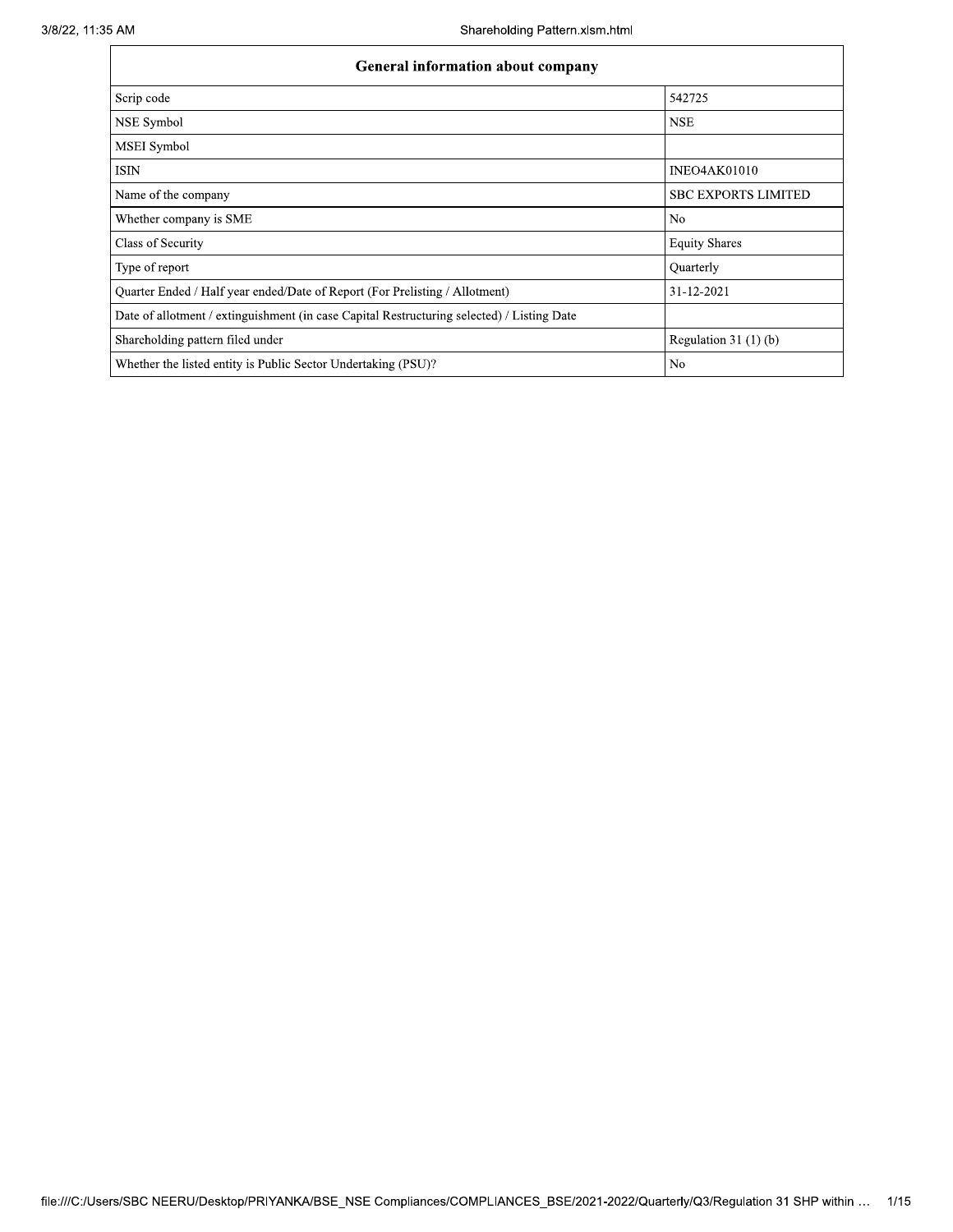|                | <b>Declaration</b>                                                                        |                |                                |                       |                             |  |  |  |  |
|----------------|-------------------------------------------------------------------------------------------|----------------|--------------------------------|-----------------------|-----------------------------|--|--|--|--|
| Sr.<br>No.     | Particular                                                                                | Yes/No         | Promoter and<br>Promoter Group | Public<br>shareholder | Non Promoter-<br>Non Public |  |  |  |  |
| $\mathbf{1}$   | Whether the Listed Entity has issued any partly paid up shares?                           | No.            | N <sub>0</sub>                 | N <sub>o</sub>        | No                          |  |  |  |  |
| $\overline{2}$ | Whether the Listed Entity has issued any Convertible Securities<br>$\Omega$               | N <sub>o</sub> | N <sub>o</sub>                 | N <sub>o</sub>        | No                          |  |  |  |  |
| 3              | Whether the Listed Entity has issued any Warrants?                                        | N <sub>0</sub> | N <sub>0</sub>                 | N <sub>o</sub>        | N <sub>0</sub>              |  |  |  |  |
| 4              | Whether the Listed Entity has any shares against which<br>depository receipts are issued? | N <sub>o</sub> | N <sub>o</sub>                 | N <sub>o</sub>        | No                          |  |  |  |  |
| 5              | Whether the Listed Entity has any shares in locked-in?                                    | Yes            | Yes                            | N <sub>o</sub>        | N <sub>0</sub>              |  |  |  |  |
| 6              | Whether any shares held by promoters are pledge or otherwise<br>encumbered?               | Yes            | Yes                            |                       |                             |  |  |  |  |
| $\overline{7}$ | Whether company has equity shares with differential voting<br>rights?                     | N <sub>o</sub> | N <sub>0</sub>                 | N <sub>o</sub>        | No                          |  |  |  |  |
| 8              | Whether the listed entity has any significant beneficial owner?                           | Yes            |                                |                       |                             |  |  |  |  |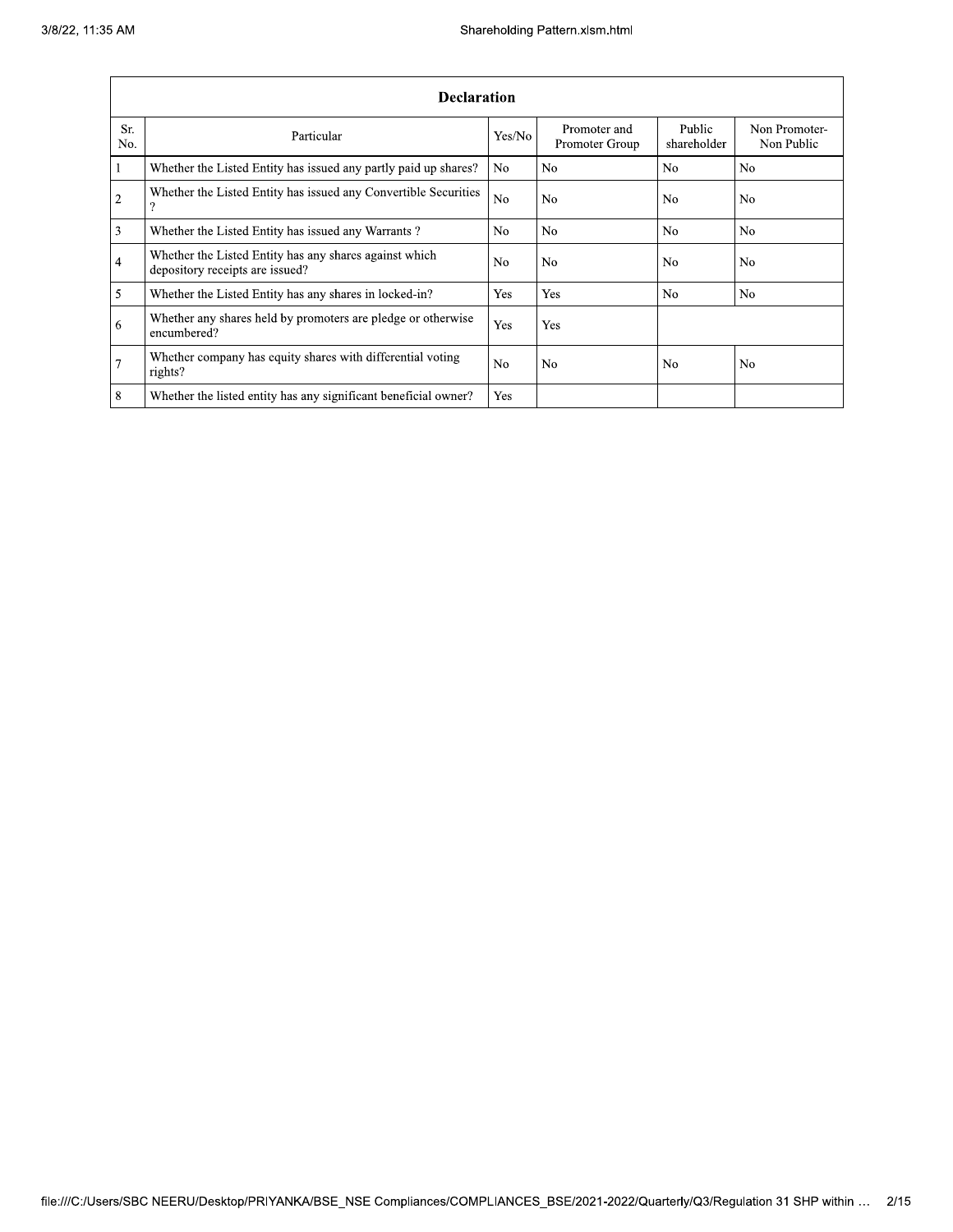| Category                               | No. of<br>Nos. Of                                                                                                                                                                                                                                                       |                    | No. Of<br>Partly<br>paid-up | No. Of<br>Total nos.<br>shares<br>shares | Shareholding as a<br>% of total no. of | Number of Voting Rights held in each<br>class of securities (IX) |       |          |  |          |       |
|----------------------------------------|-------------------------------------------------------------------------------------------------------------------------------------------------------------------------------------------------------------------------------------------------------------------------|--------------------|-----------------------------|------------------------------------------|----------------------------------------|------------------------------------------------------------------|-------|----------|--|----------|-------|
| Category<br>$\left( \mathrm{I}\right)$ | fully paid<br>underlying<br>of<br>held (VII)<br>shareholders<br>up equity<br>equity<br>shareholder<br>as per SCRR,<br>Depository<br>shares<br>$= (IV) +$<br>(III)<br>shares<br>(II)<br>Receipts<br>held $(IV)$<br>held<br>$(V^+ (VI)$<br>$%$ of (A+B+C2)<br>(VI)<br>(V) | shares (calculated | No of Voting (XIV) Rights   |                                          |                                        | Total as a                                                       |       |          |  |          |       |
|                                        |                                                                                                                                                                                                                                                                         | 1957) (VIII) As a  | Class eg:<br>$\mathbf{X}$   | Class<br>eg:y                            | Total                                  | $%$ of<br>$(A+B+C)$                                              |       |          |  |          |       |
| (A)                                    | Promoter<br>&<br>Promoter<br>Group                                                                                                                                                                                                                                      | 4                  | 7222980                     |                                          |                                        | 7222980                                                          | 68.26 | 7222980  |  | 7222980  | 68.26 |
| (B)                                    | Public                                                                                                                                                                                                                                                                  | 924                | 3359020                     |                                          |                                        | 3359020                                                          | 31.74 | 3359020  |  | 3359020  | 31.74 |
| (C)                                    | Non<br>Promoter-<br>Non Public                                                                                                                                                                                                                                          |                    |                             |                                          |                                        |                                                                  |       |          |  |          |       |
| (C1)                                   | <b>Shares</b><br>underlying<br><b>DRs</b>                                                                                                                                                                                                                               |                    |                             |                                          |                                        |                                                                  |       |          |  |          |       |
| (C2)                                   | Shares held<br>by<br>Employee<br><b>Trusts</b>                                                                                                                                                                                                                          |                    |                             |                                          |                                        |                                                                  |       |          |  |          |       |
|                                        | Total                                                                                                                                                                                                                                                                   | 928                | 10582000                    |                                          |                                        | 10582000                                                         | 100   | 10582000 |  | 10582000 | 100   |

# Table I - Summary Statement holding of specified securities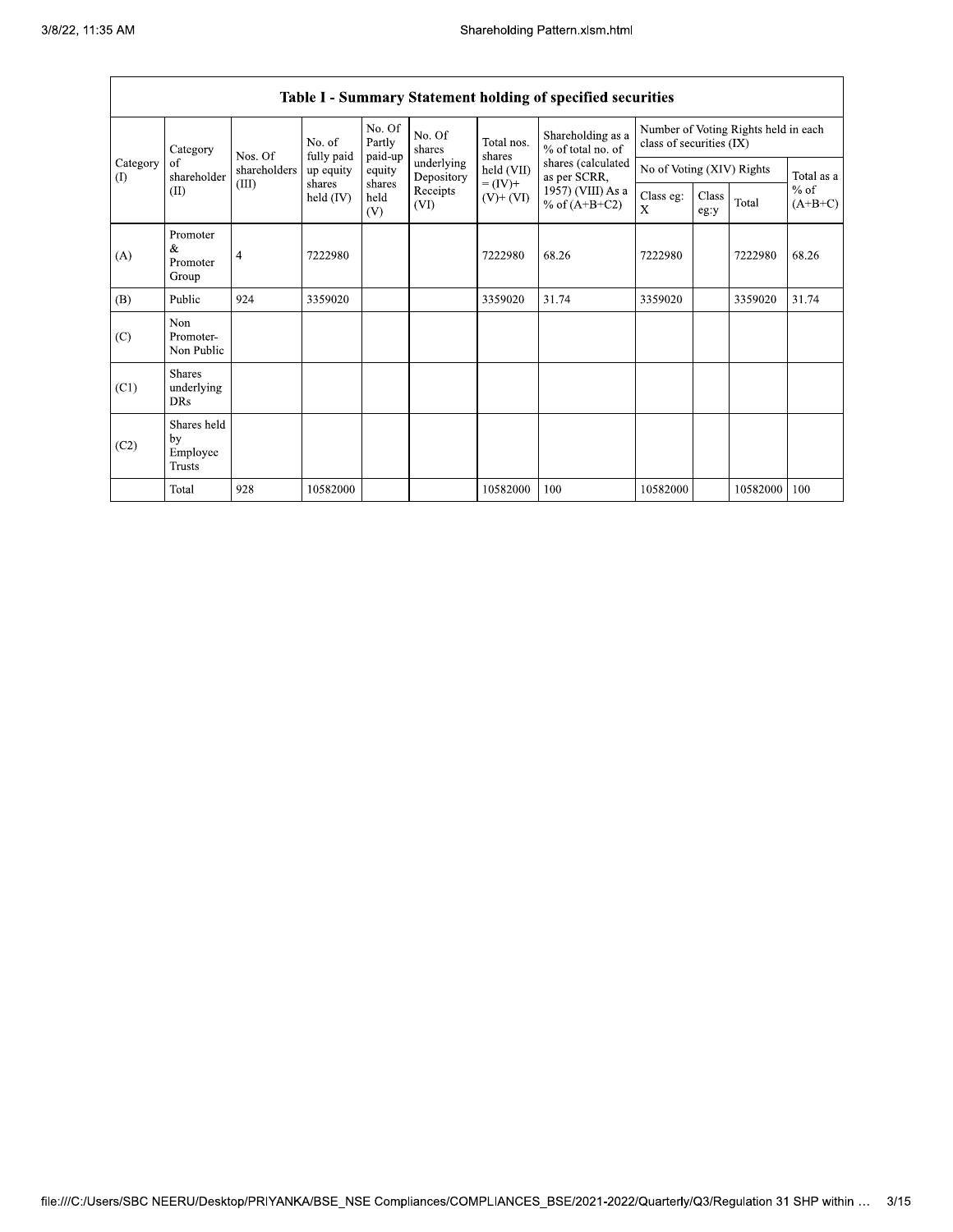Г

|                       |                                                |                                                 |                                                      |                                                                                           | Table I - Summary Statement holding of specified securities                             |           |                                                                     |             |                                                         |                                           |
|-----------------------|------------------------------------------------|-------------------------------------------------|------------------------------------------------------|-------------------------------------------------------------------------------------------|-----------------------------------------------------------------------------------------|-----------|---------------------------------------------------------------------|-------------|---------------------------------------------------------|-------------------------------------------|
| Category              | No. Of<br>Shares<br>Underlying                 | No. of<br><b>Shares</b>                         | No. Of<br><b>Shares</b><br>Underlying<br>Outstanding | Shareholding, as<br>a % assuming<br>full conversion<br>of convertible<br>securities (as a | Number of<br>Locked in shares<br>(XII)                                                  |           | Number of<br>Shares pledged<br>or otherwise<br>encumbered<br>(XIII) |             | Number of<br>equity shares                              |                                           |
| Category<br>$($ I $)$ | of<br>shareholder<br>(II)                      | Outstanding<br>convertible<br>securities<br>(X) | Underlying<br>Outstanding<br>Warrants<br>$(X_i)$     | convertible<br>securities<br>and No. Of<br><b>Warrants</b><br>(Xi)(a)                     | percentage of<br>diluted share<br>capital) (XI)=<br>$(VII)+(X)$ As a<br>% of $(A+B+C2)$ | No. $(a)$ | As a<br>$%$ of<br>total<br><b>Shares</b><br>held<br>(b)             | No. (a)     | As a<br>$%$ of<br>total<br><b>Shares</b><br>held<br>(b) | held in<br>dematerialized<br>form $(XIV)$ |
| (A)                   | Promoter<br>&<br>Promoter<br>Group             |                                                 |                                                      |                                                                                           | 68.26                                                                                   | 2129000   | 29.48                                                               | 288000      | 3.99                                                    | 7222980                                   |
| (B)                   | Public                                         |                                                 |                                                      |                                                                                           | 31.74                                                                                   |           |                                                                     |             |                                                         | 3359020                                   |
| (C)                   | <b>Non</b><br>Promoter-<br>Non Public          |                                                 |                                                      |                                                                                           |                                                                                         |           |                                                                     |             |                                                         |                                           |
| (C1)                  | <b>Shares</b><br>underlying<br><b>DRs</b>      |                                                 |                                                      |                                                                                           |                                                                                         |           |                                                                     |             |                                                         |                                           |
| (C2)                  | Shares held<br>by<br>Employee<br><b>Trusts</b> |                                                 |                                                      |                                                                                           |                                                                                         |           |                                                                     |             |                                                         |                                           |
|                       | Total                                          |                                                 |                                                      |                                                                                           | 100                                                                                     | 2129000   | 20.12                                                               | 288000 2.72 |                                                         | 10582000                                  |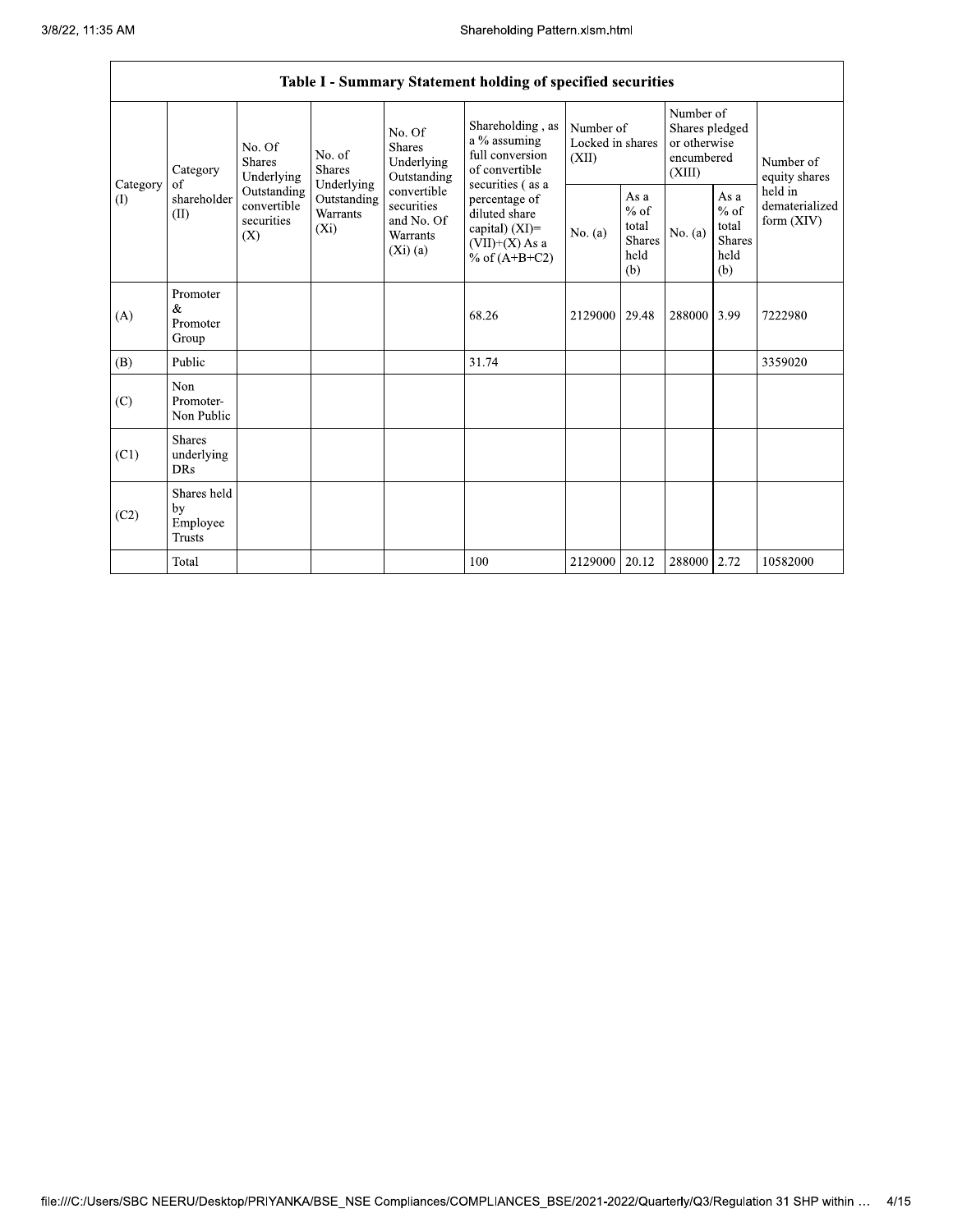|                                                                                                | Table II - Statement showing shareholding pattern of the Promoter and Promoter Group                                |                         |                                   |                                 |                                    |                             |                                                      |                                                                  |               |          |                                 |
|------------------------------------------------------------------------------------------------|---------------------------------------------------------------------------------------------------------------------|-------------------------|-----------------------------------|---------------------------------|------------------------------------|-----------------------------|------------------------------------------------------|------------------------------------------------------------------|---------------|----------|---------------------------------|
|                                                                                                |                                                                                                                     |                         |                                   | No.<br>Of                       | No. Of                             | Total nos.                  | Shareholding<br>as a % of                            | Number of Voting Rights held in each<br>class of securities (IX) |               |          |                                 |
| Sr.                                                                                            | Category &<br>Name of the                                                                                           | Nos. Of<br>shareholders | No. of<br>fully paid<br>up equity | Partly<br>paid-<br>up           | shares<br>underlying<br>Depository | shares<br>held<br>$(VII) =$ | total no. of<br>shares<br>(calculated as             | No of Voting (XIV) Rights                                        |               |          | Total<br>as a $%$               |
|                                                                                                | Shareholders (I)                                                                                                    | (III)                   | shares<br>held $(IV)$             | equity<br>shares<br>held<br>(V) | Receipts<br>(VI)                   | $(IV)+$<br>$(V)+(VI)$       | per SCRR,<br>1957) (VIII)<br>As a % of<br>$(A+B+C2)$ | Class eg:<br>$\mathbf X$                                         | Class<br>eg:y | Total    | of<br>Total<br>Voting<br>rights |
| A                                                                                              | Table II - Statement showing shareholding pattern of the Promoter and Promoter Group                                |                         |                                   |                                 |                                    |                             |                                                      |                                                                  |               |          |                                 |
| (1)                                                                                            | Indian                                                                                                              |                         |                                   |                                 |                                    |                             |                                                      |                                                                  |               |          |                                 |
| (a)                                                                                            | Individuals/Hindu<br>undivided Family                                                                               | $\overline{\mathbf{3}}$ | 6073500                           |                                 |                                    | 6073500                     | 57.39                                                | 6073500                                                          |               | 6073500  | 57.39                           |
| (d)                                                                                            | Any Other<br>(specify)                                                                                              | 1                       | 1149480                           |                                 |                                    | 1149480                     | 10.86                                                | 1149480                                                          |               | 1149480  | 10.86                           |
| Sub-Total<br>(A)(1)                                                                            |                                                                                                                     | $\overline{4}$          | 7222980                           |                                 |                                    | 7222980                     | 68.26                                                | 7222980                                                          |               | 7222980  | 68.26                           |
| (2)                                                                                            | Foreign                                                                                                             |                         |                                   |                                 |                                    |                             |                                                      |                                                                  |               |          |                                 |
| Total<br>Shareholding<br>of Promoter<br>and<br>Promoter<br>Group $(A)=$<br>$(A)(1)+(A)$<br>(2) |                                                                                                                     | 4                       | 7222980                           |                                 |                                    | 7222980                     | 68.26                                                | 7222980                                                          |               | 7222980  | 68.26                           |
| $\, {\bf B}$                                                                                   | Table III - Statement showing shareholding pattern of the Public shareholder                                        |                         |                                   |                                 |                                    |                             |                                                      |                                                                  |               |          |                                 |
| (1)                                                                                            | Institutions                                                                                                        |                         |                                   |                                 |                                    |                             |                                                      |                                                                  |               |          |                                 |
| (3)                                                                                            | Non-institutions                                                                                                    |                         |                                   |                                 |                                    |                             |                                                      |                                                                  |               |          |                                 |
| (a(i))                                                                                         | Individuals -<br>i.Individual<br>shareholders<br>holding nominal<br>share capital up<br>to Rs. 2 lakhs.             | 843                     | 487204                            |                                 |                                    | 487204                      | 4.6                                                  | 487204                                                           |               | 487204   | 4.6                             |
| (a(ii))                                                                                        | Individuals - ii.<br>Individual<br>shareholders<br>holding nominal<br>share capital in<br>excess of Rs. 2<br>lakhs. | 26                      | 1148278                           |                                 |                                    | 1148278                     | 10.85                                                | 1148278                                                          |               | 1148278  | 10.85                           |
| (e)                                                                                            | Any Other<br>(specify)                                                                                              | 55                      | 1723538                           |                                 |                                    | 1723538                     | 16.29                                                | 1723538                                                          |               | 1723538  | 16.29                           |
| Sub-Total<br>(B)(3)                                                                            |                                                                                                                     | 924                     | 3359020                           |                                 |                                    | 3359020                     | 31.74                                                | 3359020                                                          |               | 3359020  | 31.74                           |
| <b>Total Public</b><br>Shareholding<br>$(B)=(B)(1)$ +<br>$(B)(2)+(B)$<br>(3)                   |                                                                                                                     | 924                     | 3359020                           |                                 |                                    | 3359020                     | 31.74                                                | 3359020                                                          |               | 3359020  | 31.74                           |
| $\overline{\mathbf{C}}$                                                                        | Table IV - Statement showing shareholding pattern of the Non Promoter- Non Public shareholder                       |                         |                                   |                                 |                                    |                             |                                                      |                                                                  |               |          |                                 |
| Total (<br>$A+B+C2$ )                                                                          |                                                                                                                     | 928                     | 10582000                          |                                 |                                    | 10582000                    | 100                                                  | 10582000                                                         |               | 10582000 | 100                             |
| Total<br>$(A+B+C)$                                                                             |                                                                                                                     | 928                     | 10582000                          |                                 |                                    | 10582000                    | 100                                                  | 10582000                                                         |               | 10582000 | 100                             |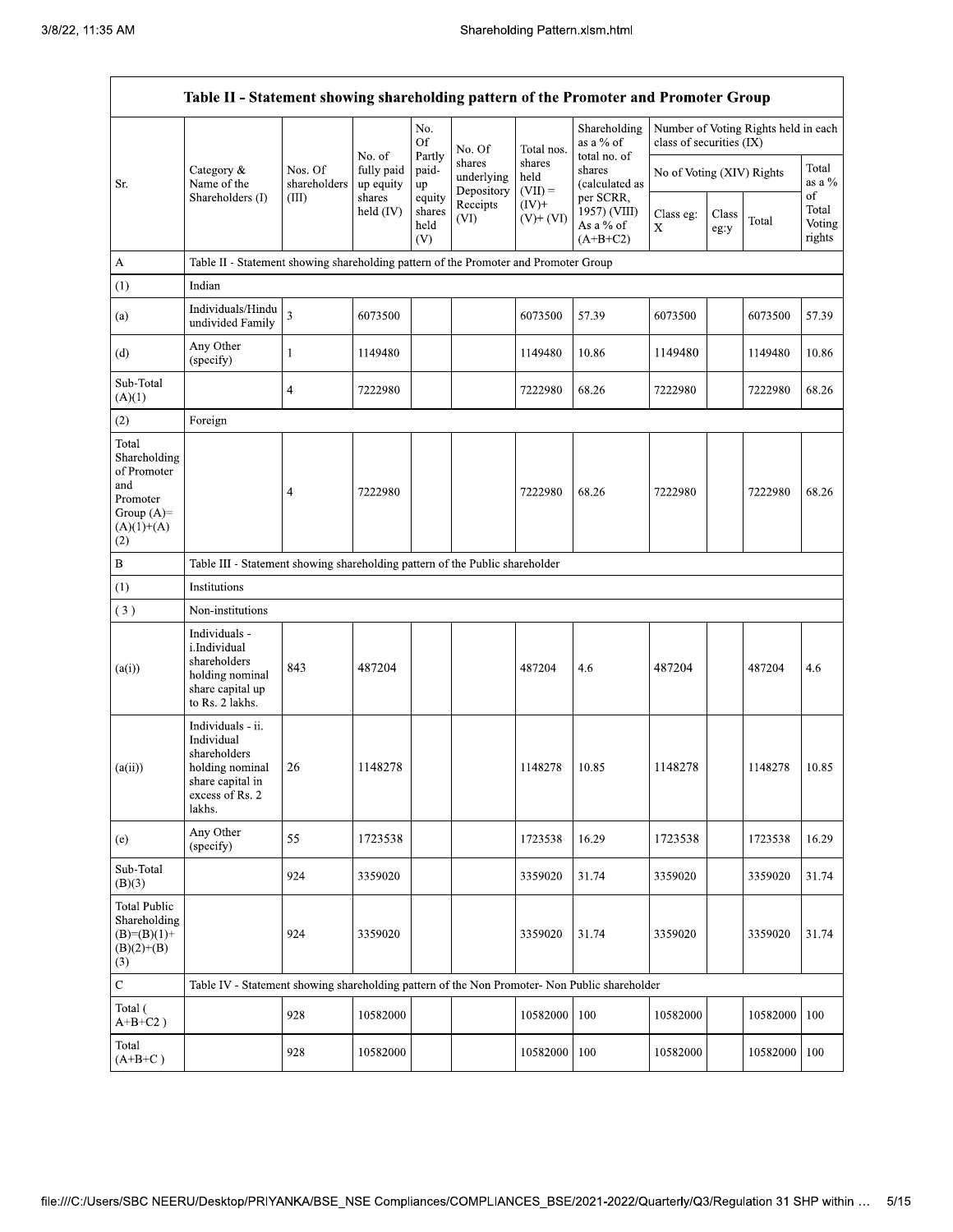|                                                                                             | Table II - Statement showing shareholding pattern of the Promoter and Promoter Group |                                                           |                                                                                    |                                                                                               |               |                                                                     |             |                                                         |                                         |
|---------------------------------------------------------------------------------------------|--------------------------------------------------------------------------------------|-----------------------------------------------------------|------------------------------------------------------------------------------------|-----------------------------------------------------------------------------------------------|---------------|---------------------------------------------------------------------|-------------|---------------------------------------------------------|-----------------------------------------|
|                                                                                             | No. Of<br>No. of<br><b>Shares</b><br><b>Shares</b><br>Underlying                     | No. Of Shares<br>Underlying<br>Outstanding<br>convertible | Shareholding, as a %<br>assuming full<br>conversion of<br>convertible securities ( | Number of<br>Locked in shares<br>(XII)                                                        |               | Number of<br>Shares pledged<br>or otherwise<br>encumbered<br>(XIII) |             | Number of<br>equity shares                              |                                         |
| Sr.                                                                                         | Outstanding<br>convertible<br>securities<br>(X)                                      | Underlying<br>Outstanding<br>Warrants<br>$(X_i)$          | securities and<br>No. Of<br>Warrants (Xi)<br>(a)                                   | as a percentage of<br>diluted share capital)<br>$(XI) = (VII)+(X) As a$<br>% of $(A+B+C2)$    | No. $(a)$     | As a<br>$%$ of<br>total<br>Shares<br>held<br>(b)                    | No. $(a)$   | As a<br>$%$ of<br>total<br><b>Shares</b><br>held<br>(b) | held in<br>dematerialized<br>form (XIV) |
| A                                                                                           |                                                                                      |                                                           |                                                                                    | Table II - Statement showing shareholding pattern of the Promoter and Promoter Group          |               |                                                                     |             |                                                         |                                         |
| (1)                                                                                         | Indian                                                                               |                                                           |                                                                                    |                                                                                               |               |                                                                     |             |                                                         |                                         |
| (a)                                                                                         |                                                                                      |                                                           |                                                                                    | 57.39                                                                                         | 2129000       | 35.05                                                               | 153000      | 2.52                                                    | 6073500                                 |
| (d)                                                                                         |                                                                                      |                                                           |                                                                                    | 10.86                                                                                         | $\mathbf{0}$  | $\overline{0}$                                                      | 135000      | 11.74                                                   | 1149480                                 |
| Sub-Total (A)<br>(1)                                                                        |                                                                                      |                                                           |                                                                                    | 68.26                                                                                         | 2129000       | 29.48                                                               | 288000      | 3.99                                                    | 7222980                                 |
| (2)                                                                                         | Foreign                                                                              |                                                           |                                                                                    |                                                                                               |               |                                                                     |             |                                                         |                                         |
| Total<br>Shareholding<br>of Promoter<br>and Promoter<br>Group $(A)=$<br>$(A)(1)+(A)$<br>(2) |                                                                                      |                                                           |                                                                                    | 68.26                                                                                         | 2129000 29.48 |                                                                     | 288000 3.99 |                                                         | 7222980                                 |
| $\, {\bf B}$                                                                                |                                                                                      |                                                           |                                                                                    | Table III - Statement showing shareholding pattern of the Public shareholder                  |               |                                                                     |             |                                                         |                                         |
| (1)                                                                                         | Institutions                                                                         |                                                           |                                                                                    |                                                                                               |               |                                                                     |             |                                                         |                                         |
| (3)                                                                                         | Non-institutions                                                                     |                                                           |                                                                                    |                                                                                               |               |                                                                     |             |                                                         |                                         |
| (a(i))                                                                                      |                                                                                      |                                                           |                                                                                    | 4.6                                                                                           |               |                                                                     |             |                                                         | 487204                                  |
| (a(ii))                                                                                     |                                                                                      |                                                           |                                                                                    | 10.85                                                                                         |               |                                                                     |             |                                                         | 1148278                                 |
| (e)                                                                                         |                                                                                      |                                                           |                                                                                    | 16.29                                                                                         |               |                                                                     |             |                                                         | 1723538                                 |
| Sub-Total (B)<br>(3)                                                                        |                                                                                      |                                                           |                                                                                    | 31.74                                                                                         |               |                                                                     |             |                                                         | 3359020                                 |
| <b>Total Public</b><br>Shareholding<br>$(B)=(B)(1)+$<br>$(B)(2)+(B)(3)$                     |                                                                                      |                                                           |                                                                                    | 31.74                                                                                         |               |                                                                     |             |                                                         | 3359020                                 |
| ${\bf C}$                                                                                   |                                                                                      |                                                           |                                                                                    | Table IV - Statement showing shareholding pattern of the Non Promoter- Non Public shareholder |               |                                                                     |             |                                                         |                                         |
| Total (<br>$A+B+C2$ )                                                                       |                                                                                      |                                                           |                                                                                    | 100                                                                                           | 2129000       | 20.12                                                               |             |                                                         | 10582000                                |
| Total<br>$(A+B+C)$                                                                          |                                                                                      |                                                           |                                                                                    | 100                                                                                           | 2129000       | 20.12                                                               | 288000 2.72 |                                                         | 10582000                                |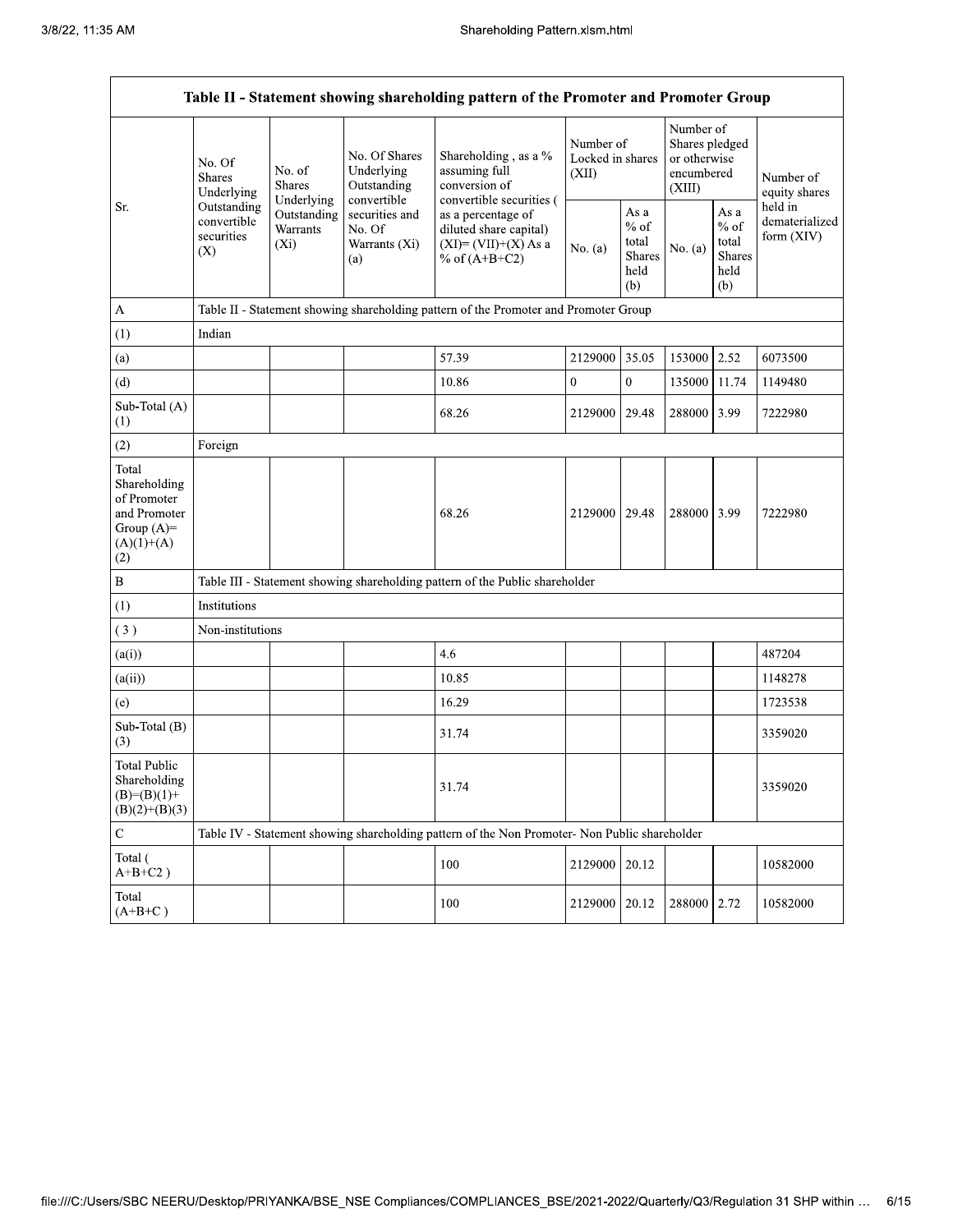|                                                                                                                                                                                             | Individuals/Hindu undivided Family                            |                       |                        |                       |  |  |  |
|---------------------------------------------------------------------------------------------------------------------------------------------------------------------------------------------|---------------------------------------------------------------|-----------------------|------------------------|-----------------------|--|--|--|
| Searial No.                                                                                                                                                                                 | 1                                                             | $\sqrt{2}$            | 3                      |                       |  |  |  |
| Name of the<br>Shareholders (I)                                                                                                                                                             | DEEPIKA GUPTA                                                 | <b>GOVINDJI GUPTA</b> | SUDHESHWAR KUMAR GUPTA | Click here to go back |  |  |  |
| PAN(II)                                                                                                                                                                                     | ASFPG0156J                                                    | AJCPG6474H            | AMWPG8329C             | Total                 |  |  |  |
| No. of fully paid<br>up equity shares<br>$held$ (IV)                                                                                                                                        | 3130000                                                       | 2941000               | 2500                   | 6073500               |  |  |  |
| No. Of Partly paid-<br>up equity shares<br>held (V)                                                                                                                                         |                                                               |                       |                        |                       |  |  |  |
| No. Of shares<br>underlying<br>Depository<br>Receipts (VI)                                                                                                                                  |                                                               |                       |                        |                       |  |  |  |
| Total nos. shares<br>held $(VII) = (IV) +$<br>$(V)$ + $(VI)$                                                                                                                                | 3130000                                                       | 2941000               | 2500                   | 6073500               |  |  |  |
| Shareholding as a<br>% of total no. of<br>shares (calculated<br>as per SCRR,<br>1957) (VIII) As a<br>% of $(A+B+C2)$                                                                        | 29.58                                                         | 27.79                 | 0.02                   | 57.39                 |  |  |  |
|                                                                                                                                                                                             | Number of Voting Rights held in each class of securities (IX) |                       |                        |                       |  |  |  |
| Class eg:X                                                                                                                                                                                  | 3130000                                                       | 2941000               | 2500                   | 6073500               |  |  |  |
| Class eg:y                                                                                                                                                                                  |                                                               |                       |                        |                       |  |  |  |
| Total                                                                                                                                                                                       | 3130000                                                       | 2941000               | 2500                   | 6073500               |  |  |  |
| Total as a $\%$ of<br>Total Voting rights                                                                                                                                                   | 29.58                                                         | 27.79                 | 0.02                   | 57.39                 |  |  |  |
| No. Of Shares<br>Underlying<br>Outstanding<br>convertible<br>securities (X)                                                                                                                 |                                                               |                       |                        |                       |  |  |  |
| No. of Shares<br>Underlying<br>Outstanding<br>Warrants (Xi)                                                                                                                                 |                                                               |                       |                        |                       |  |  |  |
| No. Of Shares<br>Underlying<br>Outstanding<br>convertible<br>securities and No.<br>Of Warrants (Xi)<br>(a)                                                                                  |                                                               |                       |                        |                       |  |  |  |
| Shareholding, as a<br>% assuming full<br>conversion of<br>convertible<br>securities (as a<br>percentage of<br>diluted share<br>capital) $(XI)$ =<br>$(VII)+(Xi)(a) As a$<br>% of $(A+B+C2)$ | 29.58                                                         | 27.79                 | 0.02                   | 57.39                 |  |  |  |
| Number of Locked in shares (XII)                                                                                                                                                            |                                                               |                       |                        |                       |  |  |  |
| No. $(a)$                                                                                                                                                                                   | 1046000                                                       | 1083000               | $\boldsymbol{0}$       | 2129000               |  |  |  |
| As a % of total<br>Shares held (b)                                                                                                                                                          | 33.42                                                         | 36.82                 | $\boldsymbol{0}$       | 35.05                 |  |  |  |
|                                                                                                                                                                                             | Number of Shares pledged or otherwise encumbered (XIII)       |                       |                        |                       |  |  |  |
| No. $(a)$                                                                                                                                                                                   | $\boldsymbol{0}$                                              | 153000                | $\boldsymbol{0}$       | 153000                |  |  |  |
|                                                                                                                                                                                             |                                                               |                       |                        |                       |  |  |  |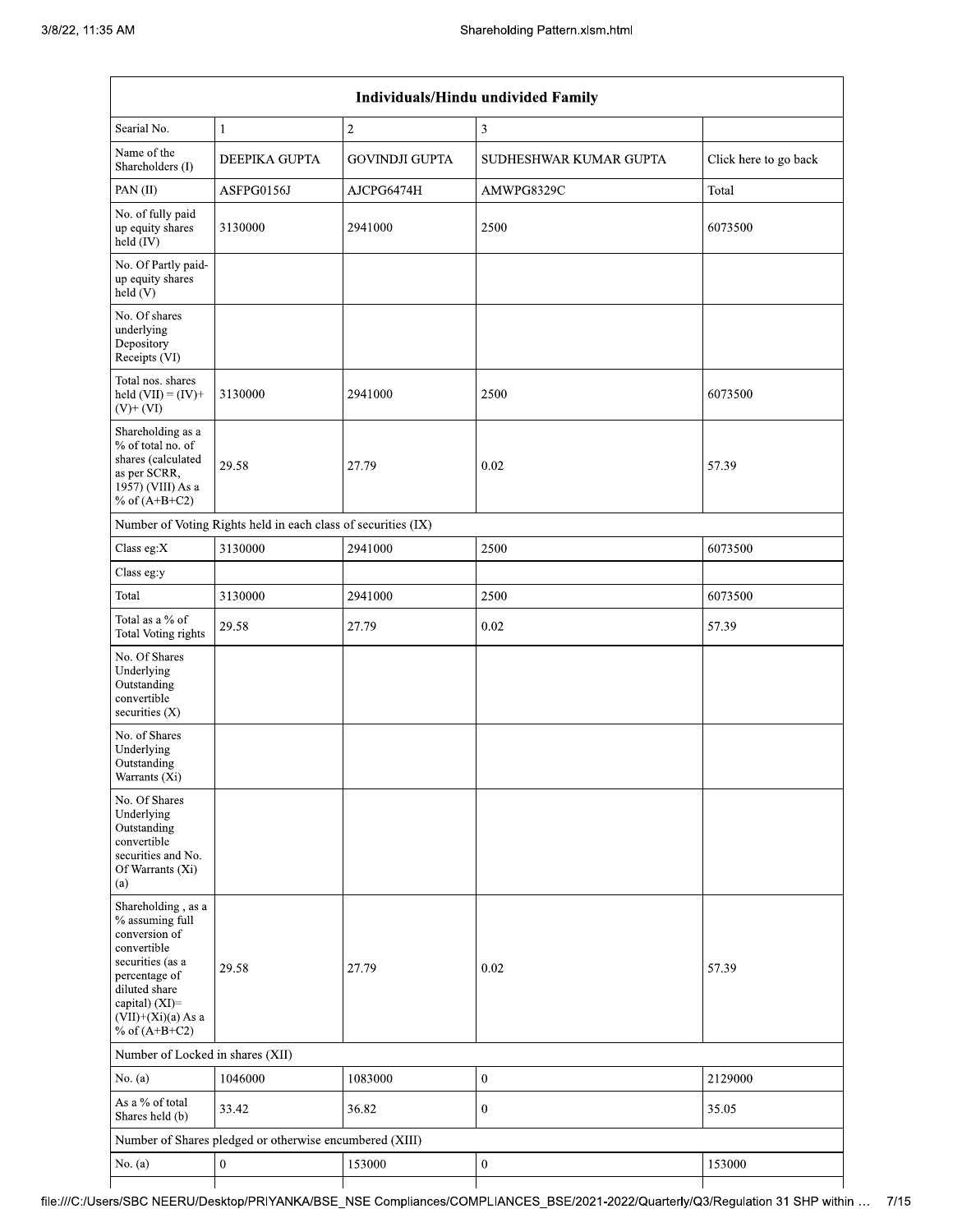# 3/8/22, 11:35 AM

## Shareholding Pattern.xlsm.html

| As a % of total<br>Shares held (b)                                   | $\theta$ | 5.2      | $\mathbf{0}$ | 2.52    |
|----------------------------------------------------------------------|----------|----------|--------------|---------|
| Number of equity<br>shares held in<br>dematerialized<br>form $(XIV)$ | 3130000  | 2941000  | 2500         | 6073500 |
| Reason for not providing PAN                                         |          |          |              |         |
| Reason for not<br>providing PAN                                      |          |          |              |         |
| Shareholder type                                                     | Promoter | Promoter | Promoter     |         |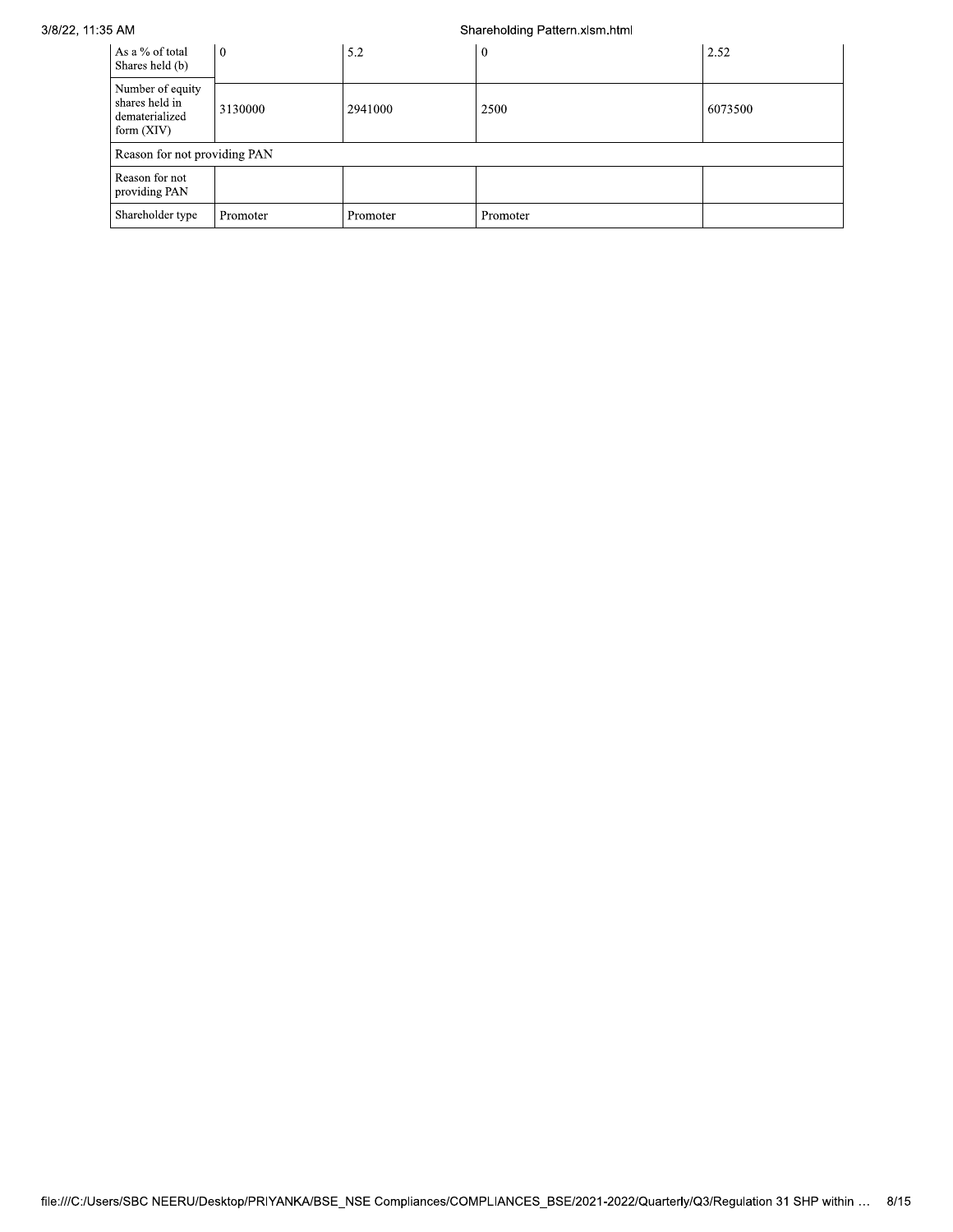| Any Other (specify)                                                                                                                                                                  |                                                               |                       |  |  |  |  |
|--------------------------------------------------------------------------------------------------------------------------------------------------------------------------------------|---------------------------------------------------------------|-----------------------|--|--|--|--|
| Searial No.                                                                                                                                                                          | $\mathbf{1}$                                                  |                       |  |  |  |  |
| Category                                                                                                                                                                             | <b>Bodies Corporate</b>                                       | Click here to go back |  |  |  |  |
| Name of the<br>Shareholders (I)                                                                                                                                                      | <b>SBC FINMART LIMITED</b>                                    |                       |  |  |  |  |
| PAN(II)                                                                                                                                                                              | AAUCS0396L                                                    | Total                 |  |  |  |  |
| No. of the<br>Shareholders (I)                                                                                                                                                       | $\mathbf{1}$                                                  | 1                     |  |  |  |  |
| No. of fully paid<br>up equity shares<br>held (IV)                                                                                                                                   | 1149480                                                       | 1149480               |  |  |  |  |
| No. Of Partly paid-<br>up equity shares<br>held (V)                                                                                                                                  |                                                               |                       |  |  |  |  |
| No. Of shares<br>underlying<br>Depository<br>Receipts (VI)                                                                                                                           |                                                               |                       |  |  |  |  |
| Total nos. shares<br>held $(VII) = (IV) +$<br>$(V)$ + $(VI)$                                                                                                                         | 1149480                                                       | 1149480               |  |  |  |  |
| Shareholding as a<br>% of total no. of<br>shares (calculated<br>as per SCRR,<br>1957) (VIII) As a<br>% of $(A+B+C2)$                                                                 | 10.86                                                         | 10.86                 |  |  |  |  |
|                                                                                                                                                                                      | Number of Voting Rights held in each class of securities (IX) |                       |  |  |  |  |
| Class eg: X                                                                                                                                                                          | 1149480                                                       | 1149480               |  |  |  |  |
| Class eg:y                                                                                                                                                                           |                                                               |                       |  |  |  |  |
| Total                                                                                                                                                                                | 1149480                                                       | 1149480               |  |  |  |  |
| Total as a % of<br>Total Voting rights                                                                                                                                               | 10.86                                                         | 10.86                 |  |  |  |  |
| No. Of Shares<br>Underlying<br>Outstanding<br>convertible<br>securities $(X)$                                                                                                        |                                                               |                       |  |  |  |  |
| No. of Shares<br>Underlying<br>Outstanding<br>Warrants (Xi)                                                                                                                          |                                                               |                       |  |  |  |  |
| No. Of Shares<br>Underlying<br>Outstanding<br>convertible<br>securities and No.<br>Of Warrants (Xi)<br>(a)                                                                           |                                                               |                       |  |  |  |  |
| Shareholding, as a<br>% assuming full<br>conversion of<br>convertible<br>securities (as a<br>percentage of<br>diluted share<br>capital) (XI)=<br>$(VII)+(X)$ As a %<br>of $(A+B+C2)$ | 10.86                                                         | 10.86                 |  |  |  |  |
| Number of Locked in shares (XII)                                                                                                                                                     |                                                               |                       |  |  |  |  |
| No. $(a)$                                                                                                                                                                            | $\boldsymbol{0}$                                              | $\boldsymbol{0}$      |  |  |  |  |
| As a % of total                                                                                                                                                                      | $\boldsymbol{0}$                                              | $\boldsymbol{0}$      |  |  |  |  |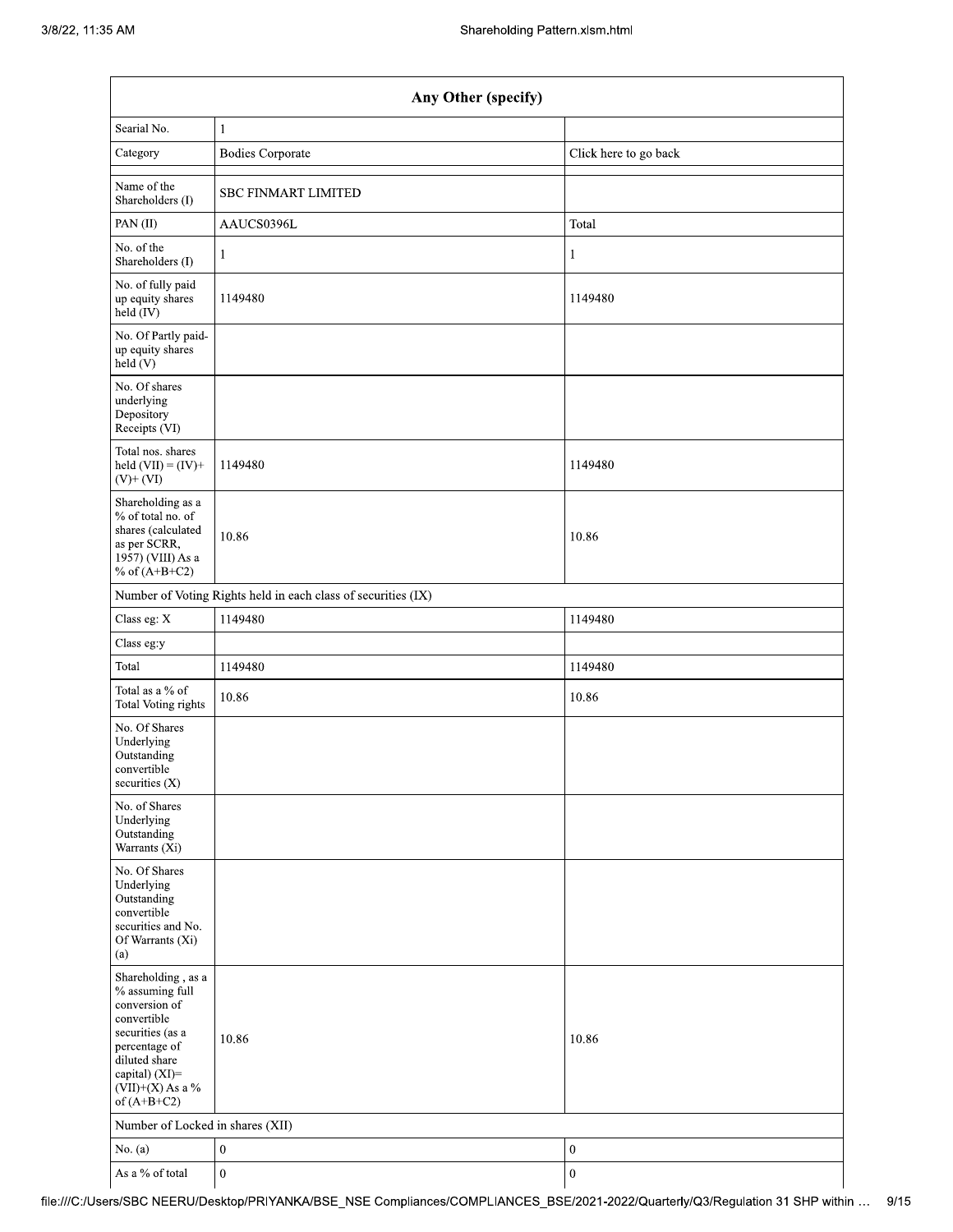### 3/8/22, 11:35 AM

## Shareholding Pattern.xlsm.html

| Shares held (b)                                                      |                                                         |         |  |  |  |
|----------------------------------------------------------------------|---------------------------------------------------------|---------|--|--|--|
|                                                                      | Number of Shares pledged or otherwise encumbered (XIII) |         |  |  |  |
| No. $(a)$                                                            | 135000                                                  | 135000  |  |  |  |
| As a % of total<br>Shares held (b)                                   | 11.74                                                   | 11.74   |  |  |  |
| Number of equity<br>shares held in<br>dematerialized<br>form $(XIV)$ | 1149480                                                 | 1149480 |  |  |  |
|                                                                      | Reason for not providing PAN                            |         |  |  |  |
| Reason for not<br>providing PAN                                      |                                                         |         |  |  |  |
| Shareholder type                                                     | Promoter                                                |         |  |  |  |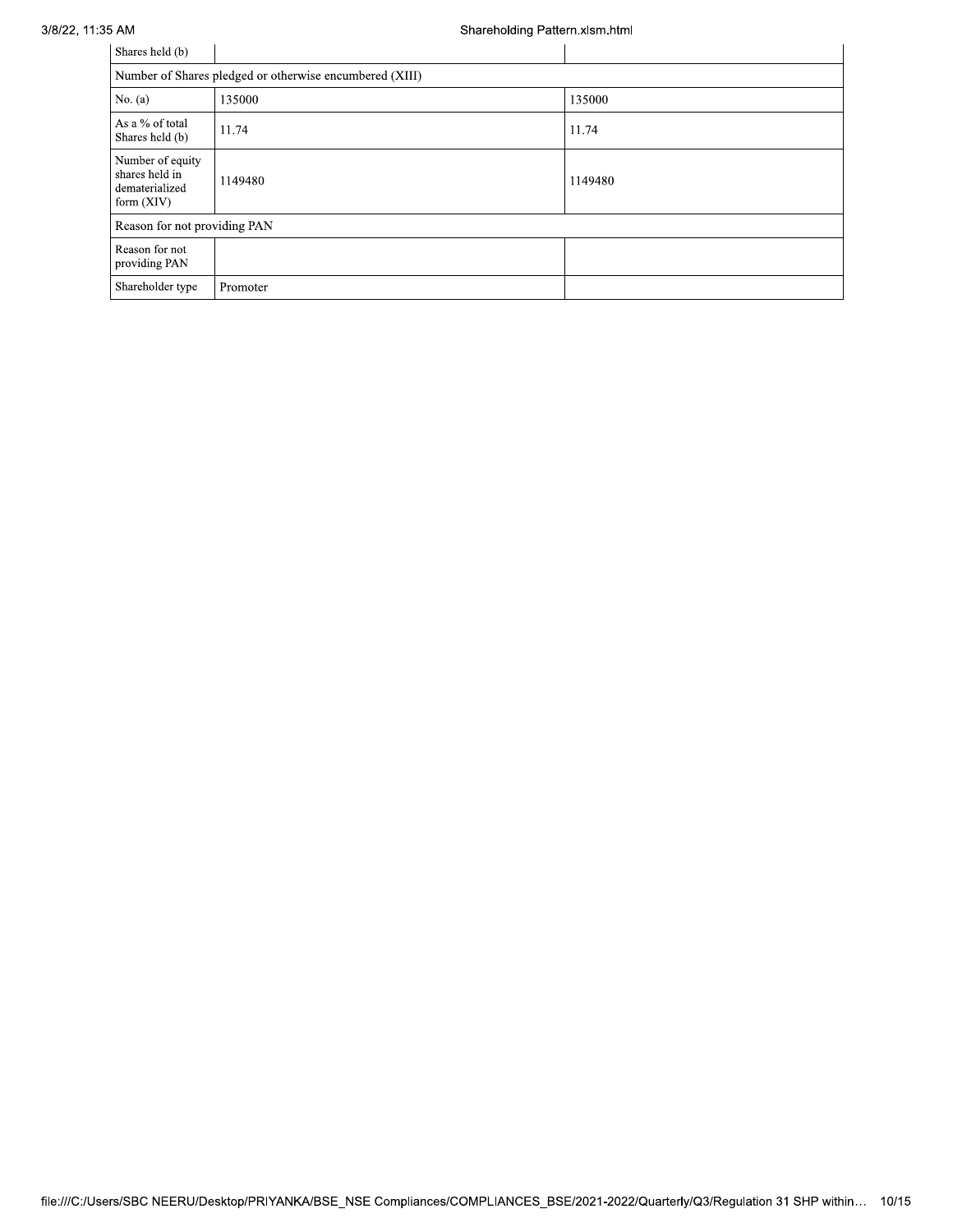|                                                                                                                                                                                      | Individuals - ii. Individual shareholders holding nominal share capital in excess of Rs. 2 lakhs. |                       |  |  |  |
|--------------------------------------------------------------------------------------------------------------------------------------------------------------------------------------|---------------------------------------------------------------------------------------------------|-----------------------|--|--|--|
| Searial No.                                                                                                                                                                          | $\mathbf{l}$                                                                                      |                       |  |  |  |
| Name of the<br>Shareholders (I)                                                                                                                                                      | NEERAJ GARG                                                                                       | Click here to go back |  |  |  |
| PAN(II)                                                                                                                                                                              | ADHPG6394B                                                                                        | Total                 |  |  |  |
| No. of fully paid<br>up equity shares<br>$held$ (IV)                                                                                                                                 | 144000                                                                                            | 144000                |  |  |  |
| No. Of Partly paid-<br>up equity shares<br>held(V)                                                                                                                                   |                                                                                                   |                       |  |  |  |
| No. Of shares<br>underlying<br>Depository<br>Receipts (VI)                                                                                                                           |                                                                                                   |                       |  |  |  |
| Total nos. shares<br>held $(VII) = (IV) +$<br>$(V)$ + $(VI)$                                                                                                                         | 144000                                                                                            | 144000                |  |  |  |
| Shareholding as a<br>% of total no. of<br>shares (calculated<br>as per SCRR,<br>1957) (VIII) As a<br>% of $(A+B+C2)$                                                                 | 1.36                                                                                              | 1.36                  |  |  |  |
|                                                                                                                                                                                      | Number of Voting Rights held in each class of securities (IX)                                     |                       |  |  |  |
| Class eg: $\mathbf X$                                                                                                                                                                | 144000                                                                                            | 144000                |  |  |  |
| Class eg:y                                                                                                                                                                           |                                                                                                   |                       |  |  |  |
| Total                                                                                                                                                                                | 144000                                                                                            | 144000                |  |  |  |
| Total as a % of<br>Total Voting rights                                                                                                                                               | 1.36                                                                                              | 1.36                  |  |  |  |
| No. Of Shares<br>Underlying<br>Outstanding<br>convertible<br>securities (X)                                                                                                          |                                                                                                   |                       |  |  |  |
| No. of Shares<br>Underlying<br>Outstanding<br>Warrants (Xi)                                                                                                                          |                                                                                                   |                       |  |  |  |
| No. Of Shares<br>Underlying<br>Outstanding<br>convertible<br>securities and No.<br>Of Warrants (Xi)<br>(a)                                                                           |                                                                                                   |                       |  |  |  |
| Shareholding, as a<br>% assuming full<br>conversion of<br>convertible<br>securities (as a<br>percentage of<br>diluted share<br>capital) (XI)=<br>$(VII)+(X)$ As a %<br>of $(A+B+C2)$ | 1.36                                                                                              | 1.36                  |  |  |  |
| Number of Locked in shares (XII)                                                                                                                                                     |                                                                                                   |                       |  |  |  |
| No. $(a)$                                                                                                                                                                            |                                                                                                   |                       |  |  |  |
| As a % of total<br>Shares held (b)                                                                                                                                                   |                                                                                                   |                       |  |  |  |
| Number of equity<br>shares held in<br>dematerialized<br>form (XIV)                                                                                                                   | 144000                                                                                            | 144000                |  |  |  |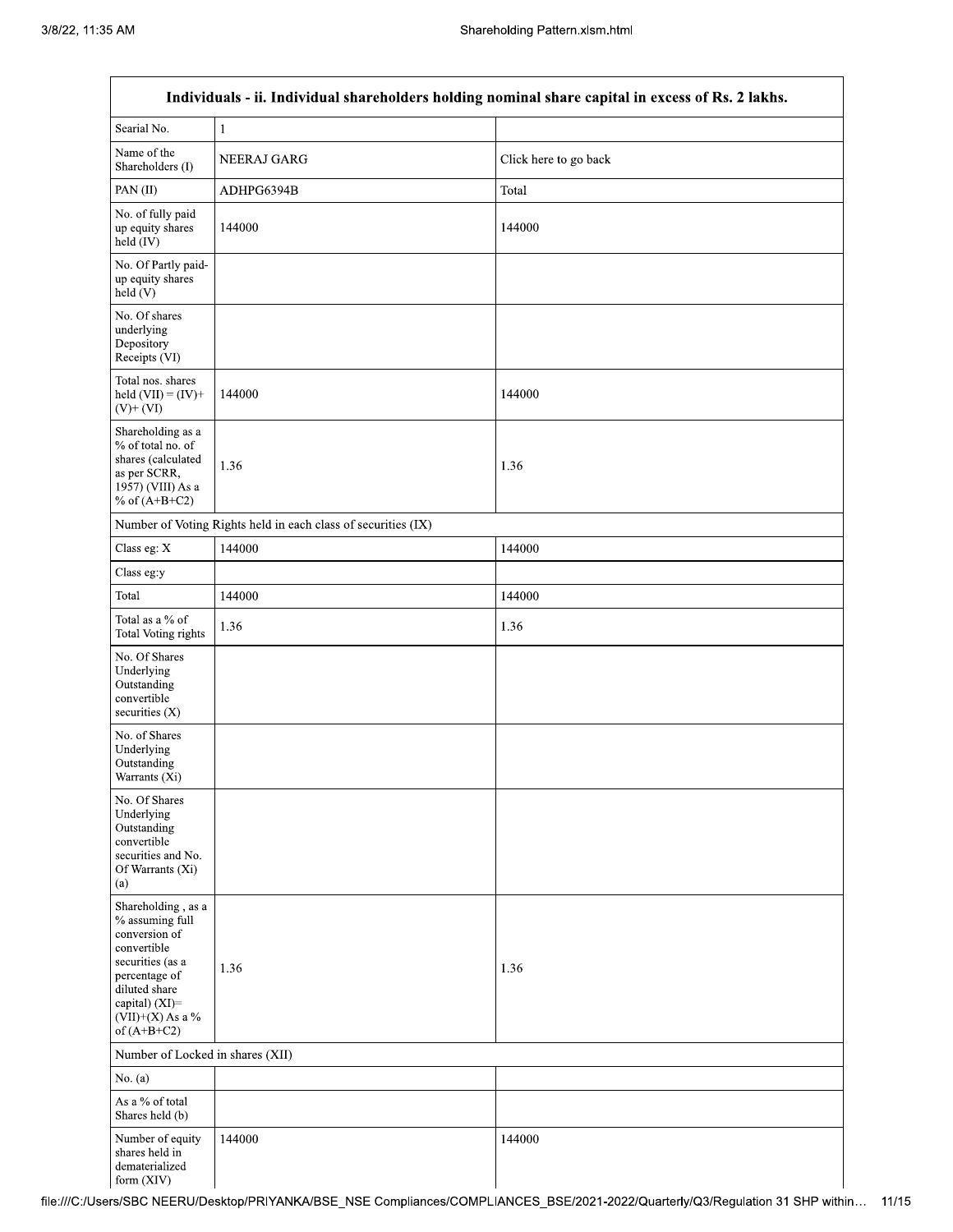|                                 | Reason for not providing PAN |  |  |  |  |  |
|---------------------------------|------------------------------|--|--|--|--|--|
| Reason for not<br>providing PAN |                              |  |  |  |  |  |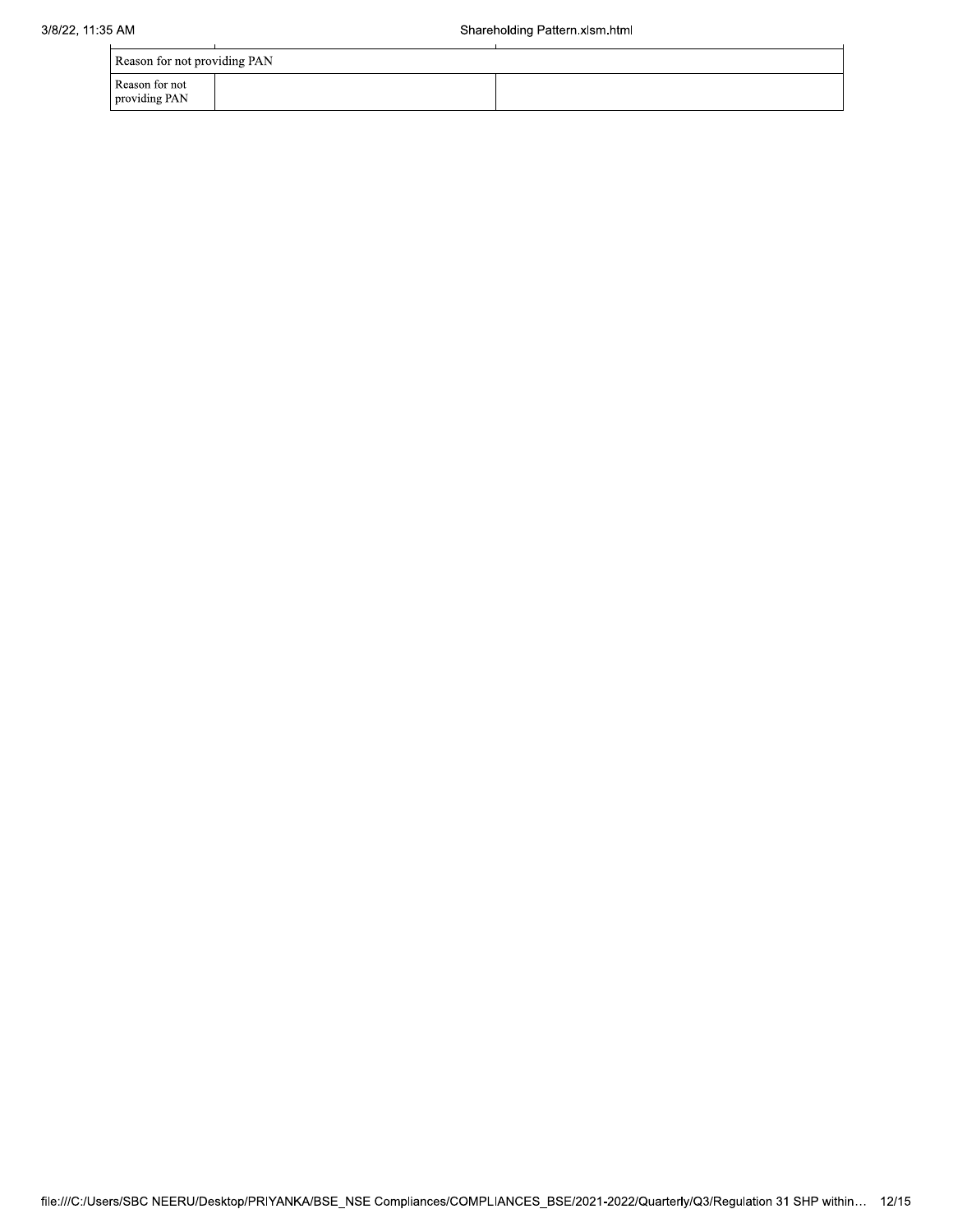| Any Other (specify)                                                                                                                                                                     |                                                               |                                                            |                                              |                                              |                                              |                             |  |  |  |  |
|-----------------------------------------------------------------------------------------------------------------------------------------------------------------------------------------|---------------------------------------------------------------|------------------------------------------------------------|----------------------------------------------|----------------------------------------------|----------------------------------------------|-----------------------------|--|--|--|--|
| Searial No.                                                                                                                                                                             | 1                                                             | $\mathbf{2}$                                               | 3                                            | $\overline{\mathbf{4}}$                      | 5                                            |                             |  |  |  |  |
| Category                                                                                                                                                                                | <b>Bodies Corporate</b>                                       | <b>Bodies Corporate</b>                                    | <b>HUF</b>                                   | <b>HUF</b>                                   | <b>HUF</b>                                   |                             |  |  |  |  |
| Category / More<br>than 1 percentage                                                                                                                                                    | More than 1 percentage<br>of shareholding                     | More than 1<br>percentage of<br>shareholding               | More than 1<br>percentage of<br>shareholding | More than 1<br>percentage of<br>shareholding | More than 1<br>percentage of<br>shareholding |                             |  |  |  |  |
| Name of the<br>Shareholders (I)                                                                                                                                                         | <b>MASATYA</b><br><b>TECHNOLOGIES</b><br>PRIVATE LIMITED      | SAM<br><b>REALTOWN</b><br><b>PRIVATE</b><br><b>LIMITED</b> | <b>DEEPAK</b><br><b>MISHRA</b>               | <b>NEERAJ</b><br>KUMAR &<br><b>SONS HUF</b>  | <b>SALIL KUMAR</b><br><b>SHAH</b>            | Click<br>here to<br>go back |  |  |  |  |
| PAN(II)                                                                                                                                                                                 | AAGCM1755P                                                    | AATCS2793Q                                                 | AAEHD6694K                                   | AAFHN7310F                                   | AANHS5362N                                   | Total                       |  |  |  |  |
| No. of the<br>Shareholders (I)                                                                                                                                                          | 1                                                             | $\mathbf{1}$                                               | $\mathbf{1}$                                 | 1                                            | $\mathbf{1}$                                 | $\overline{0}$              |  |  |  |  |
| No. of fully paid<br>up equity shares<br>held (IV)                                                                                                                                      | 342000                                                        | 270000                                                     | 150000                                       | 228000                                       | 150000                                       | $\boldsymbol{0}$            |  |  |  |  |
| No. Of Partly paid-<br>up equity shares<br>held (V)                                                                                                                                     |                                                               |                                                            |                                              |                                              |                                              |                             |  |  |  |  |
| No. Of shares<br>underlying<br>Depository<br>Receipts (VI)                                                                                                                              |                                                               |                                                            |                                              |                                              |                                              |                             |  |  |  |  |
| Total nos. shares<br>held $(VII) = (IV) +$<br>$(V)$ + $(VI)$                                                                                                                            | 342000                                                        | 270000                                                     | 150000                                       | 228000                                       | 150000                                       | $\boldsymbol{0}$            |  |  |  |  |
| Shareholding as a<br>% of total no. of<br>shares (calculated<br>as per SCRR,<br>1957) (VIII) As a<br>% of $(A+B+C2)$                                                                    | 3.23                                                          | 2.55                                                       | 1.42                                         | 2.15                                         | 1.42                                         | $\mathbf{0}$                |  |  |  |  |
|                                                                                                                                                                                         | Number of Voting Rights held in each class of securities (IX) |                                                            |                                              |                                              |                                              |                             |  |  |  |  |
| Class eg: X                                                                                                                                                                             | 342000                                                        | 270000                                                     | 150000                                       | 228000                                       | 150000                                       | $\boldsymbol{0}$            |  |  |  |  |
| Class eg:y                                                                                                                                                                              |                                                               |                                                            |                                              |                                              |                                              |                             |  |  |  |  |
| Total                                                                                                                                                                                   | 342000                                                        | 270000                                                     | 150000                                       | 228000                                       | 150000                                       | $\overline{0}$              |  |  |  |  |
| Total as a % of<br>Total Voting rights                                                                                                                                                  | 3.23                                                          | 2.55                                                       | 1.42                                         | 2.15                                         | 1.42                                         | $\boldsymbol{0}$            |  |  |  |  |
| No. Of Shares<br>Underlying<br>Outstanding<br>convertible<br>securities (X)                                                                                                             |                                                               |                                                            |                                              |                                              |                                              |                             |  |  |  |  |
| No. of Shares<br>Underlying<br>Outstanding<br>Warrants (Xi)                                                                                                                             |                                                               |                                                            |                                              |                                              |                                              |                             |  |  |  |  |
| No. Of Shares<br>Underlying<br>Outstanding<br>convertible<br>securities and No.<br>Of Warrants (Xi)<br>(a)                                                                              |                                                               |                                                            |                                              |                                              |                                              |                             |  |  |  |  |
| Shareholding, as a<br>% assuming full<br>conversion of<br>convertible<br>securities (as a<br>percentage of<br>diluted share<br>capital) $(XI)$ =<br>$(VII)+(X)$ As a %<br>of $(A+B+C2)$ | 3.23                                                          | 2.55                                                       | 1.42                                         | 2.15                                         | 1.42                                         | $\mathbf{0}$                |  |  |  |  |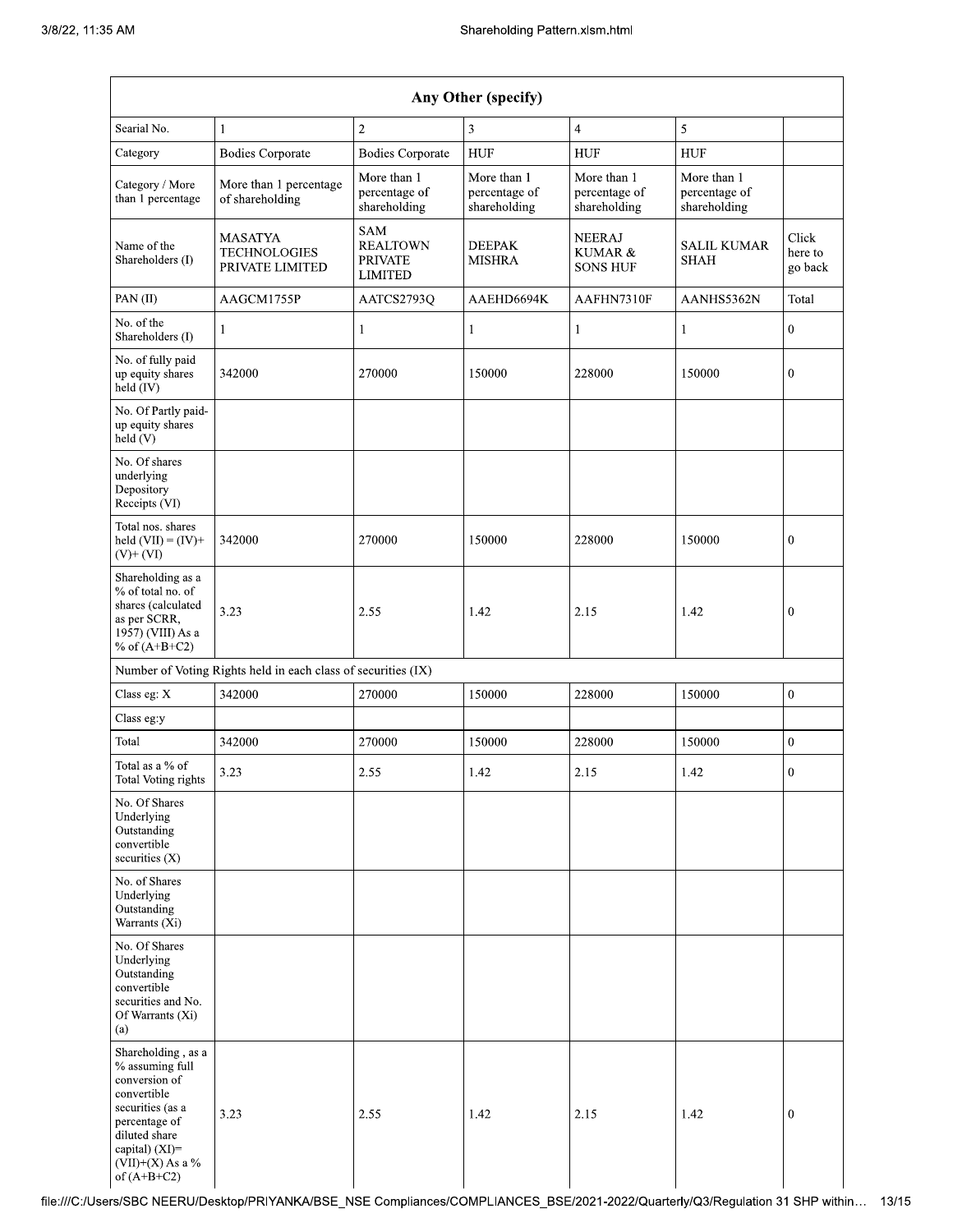| Number of Locked in shares (XII)                                     |        |        |        |        |        |          |  |  |  |  |
|----------------------------------------------------------------------|--------|--------|--------|--------|--------|----------|--|--|--|--|
| No. $(a)$                                                            |        |        |        |        |        |          |  |  |  |  |
| As a % of total<br>Shares held (b)                                   |        |        |        |        |        |          |  |  |  |  |
| Number of equity<br>shares held in<br>dematerialized<br>form $(XIV)$ | 342000 | 270000 | 150000 | 228000 | 150000 | $\bf{0}$ |  |  |  |  |
| Reason for not providing PAN                                         |        |        |        |        |        |          |  |  |  |  |
| Reason for not<br>providing PAN                                      |        |        |        |        |        |          |  |  |  |  |